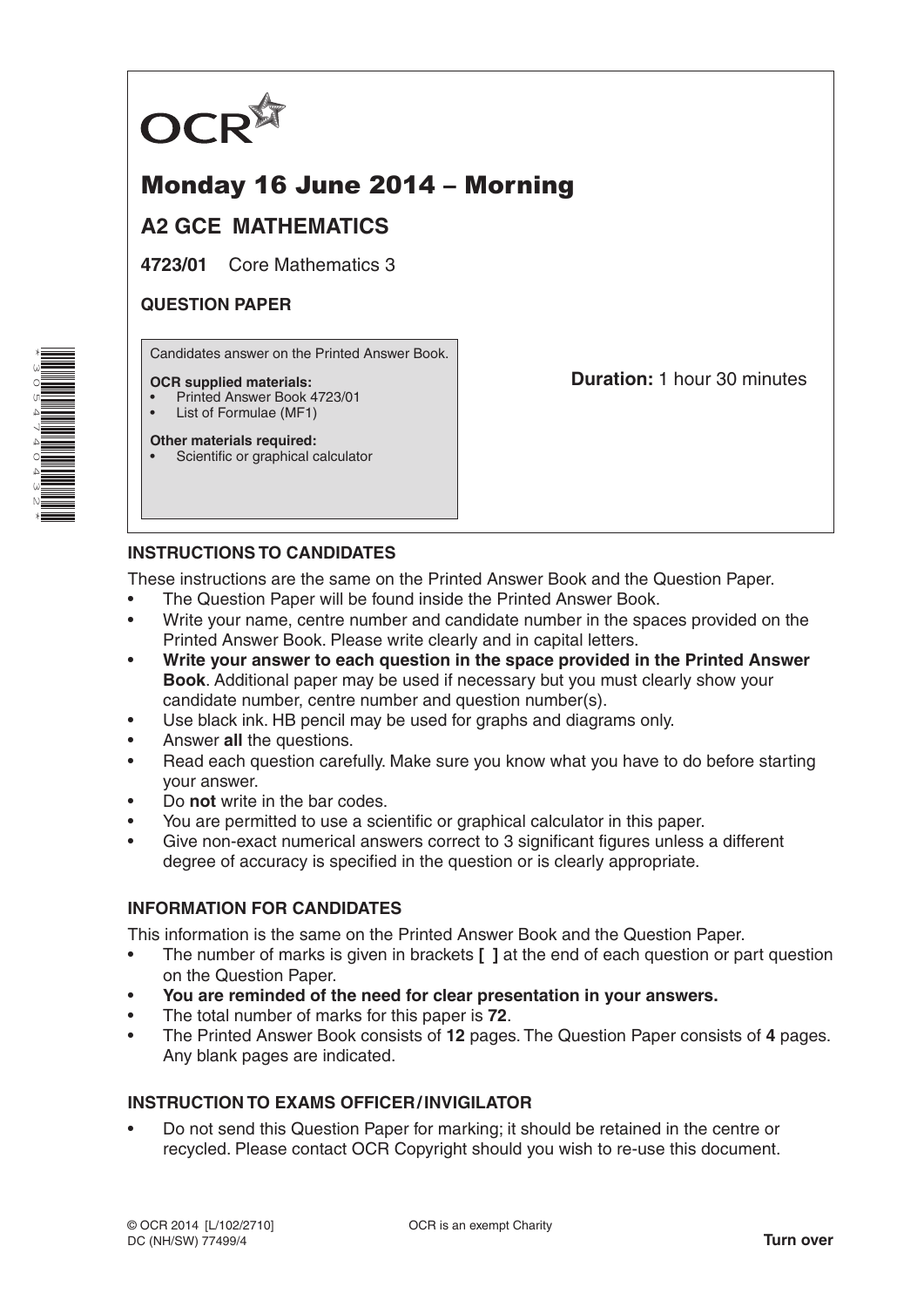1 Given that 
$$
y = 4x^2 \ln x
$$
, find the value of  $\frac{d^2y}{dx^2}$  when  $x = e^2$ . [5]

**2**  By first using appropriate identities, solve the equation

$$
5\cos 2\theta \csc \theta = 2
$$

 $\overline{0}$ 

for  $0^{\circ} < \theta < 180^{\circ}$ . [6]

**3** (i) Use Simpson's rule with four strips to find an approximation to

$$
\int_0^2 e^{\sqrt{x}} dx ,
$$

giving your answer correct to 3 significant figures. **[4]** 

- (ii) Deduce an approximation to  $\int_0^2 (1 + 10e^{\sqrt{x}}) dx$  $\int_0^2 (1 + 10e^{\sqrt{x}}) dx$ . [2]
- **4**  The functions f and g are defined for all real values of *x* by

$$
f(x) = 2x^3 + 4
$$
 and  $g(x) = \sqrt[3]{x - 10}$ .

- **(i)** Evaluate  $f^{-1}(-50)$ . [2]
- **(ii)** Show that  $fg(x) = 2x 16$ . [2]
- **(iii)** Differentiate gf( $x$ ) with respect to  $x$ . **[3]**
- **5 (a)**  The mass, *M* grams, of a substance at time *t* years is given by

$$
M = 58e^{-0.33t}.
$$

Find the rate at which the mass is decreasing at the instant when  $t = 4$ . Give your answer correct to 2 significant figures. **[3]**

**(b)** The mass of a second substance is increasing exponentially. The initial mass is 42.0 grams and, 6 years later, the mass is 51.8 grams. Find the mass at a time 24 years after the initial value. **[4]**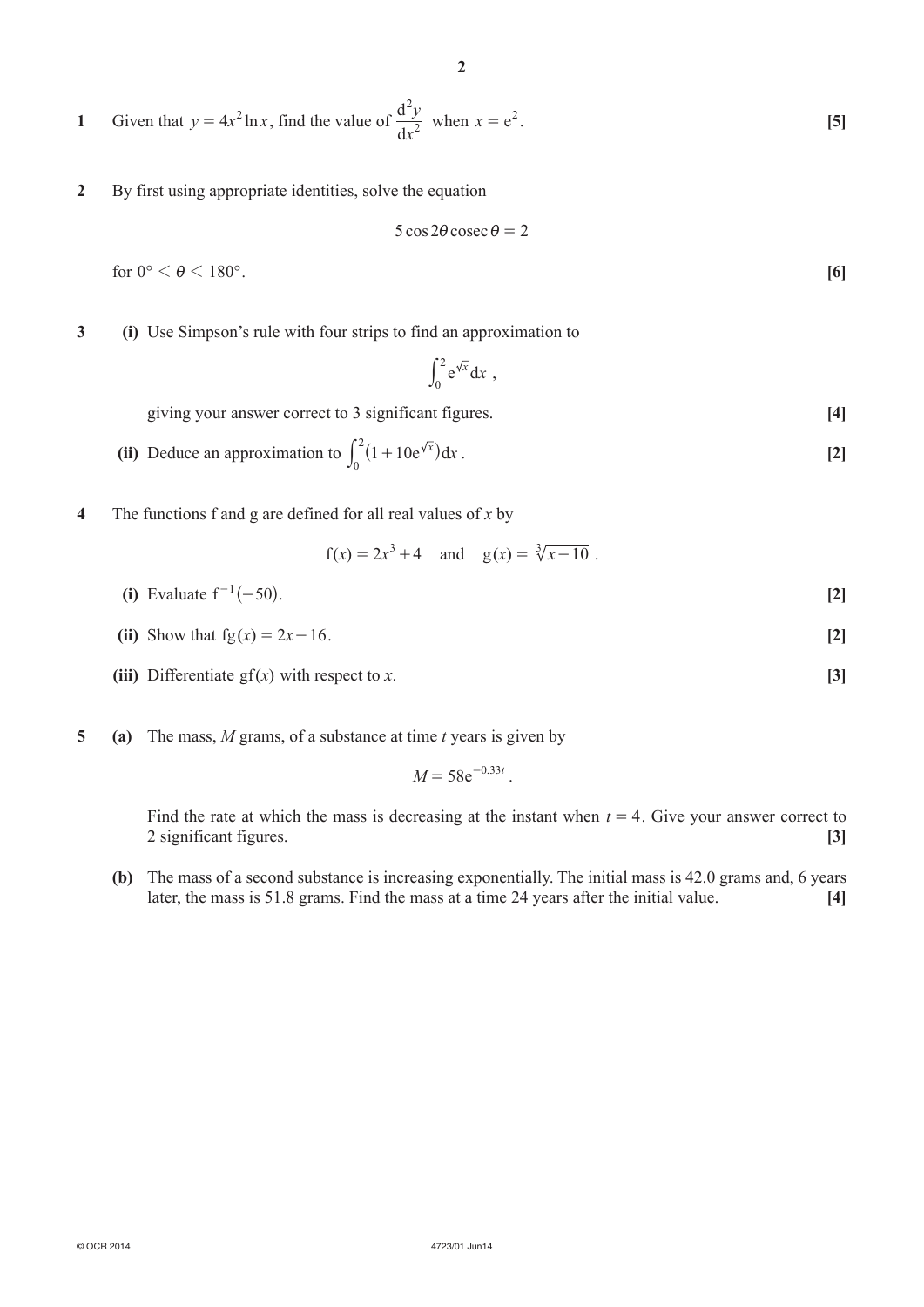

The diagram shows the curve  $y = x^4 - 8x$ .

**(i)** By sketching a second curve on the copy of the diagram, show that the equation

$$
x^4 + x^2 - 8x - 9 = 0
$$

has two real roots. State the equation of the second curve. **[2]** 

- **(ii)** The larger root of the equation  $x^4 + x^2 8x 9 = 0$  is denoted by  $\alpha$ .
	- **(a)** Show by calculation that  $2.1 < \alpha < 2.2$ . [2]
	- **(b)** Use an iterative process based on the equation

$$
x = \sqrt[4]{9+8x-x^2}
$$

with a suitable starting value, to find  $\alpha$  correct to 3 decimal places. Give the result of each step of the iterative process. **[4]**

**7**



The diagram shows the curve  $y = \sqrt{\frac{3}{4x+1}}$  for  $0 \le x \le 20$ . The point *P* on the curve has coordinates  $(20, \frac{1}{9}\sqrt{3})$ . The shaded region *R* is enclosed by the curve and the lines  $x = 0$  and  $y = \frac{1}{9}\sqrt{3}$ .

**(i)** Find the exact area of *R*.  $[4]$ 

**(ii)** Find the exact volume of the solid obtained when *R* is rotated completely about the *x*-axis. **[6]**